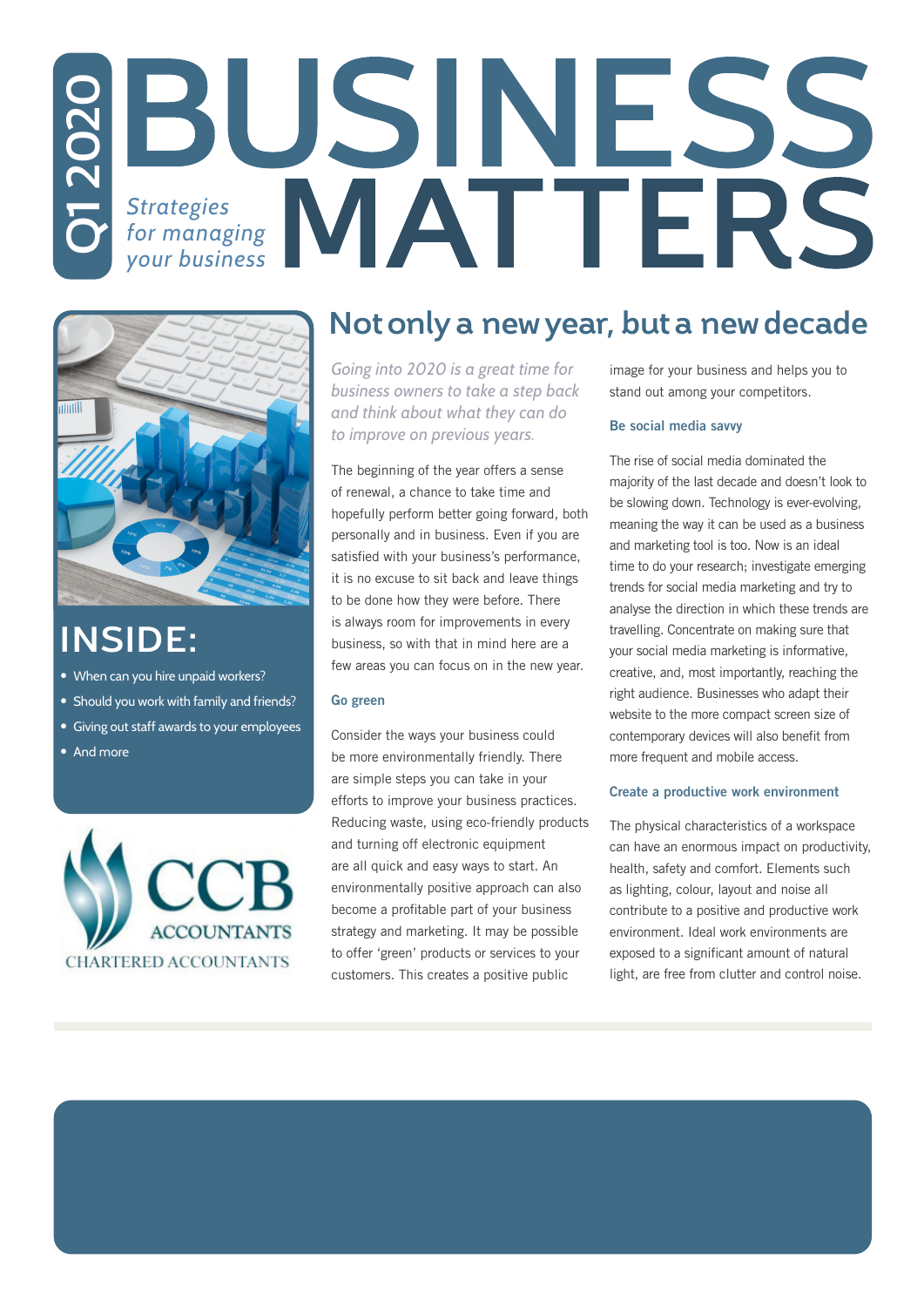## **Simplified activity statements with new ASFP system**

*Activity statement financial processing (ASFP) is an ATO system change that moved all activity statements and franking deficit tax accounts into one accounting system.* 

The ASFP system was designed to help streamline communication with the ATO and provide consistency across a range of areas, shifting activity statement and franking deficit tax accounts from the current ATO system into their primary accounting system. This change is intended to help improve ATO digital services by delivering simplified transaction descriptions, providing more information to businesses on their financial position and payment due dates. It also includes the ability to make direct debit payment arrangements for activity statements online.

There are a number of changes as to how statements and other account transactions are displayed online. This includes:

- Simplified transaction descriptions that remove non-essential information.
- Summary views of statement of account transactions, with the ability to expand to full view if desired.
- Pay as you go (PAYG) withholding director penalties are viewable on the director's account.
- Super guarantee (SG) director penalties are viewable on the director's account.

Sole traders will be able to view these changes through ATO online, accessed through myGov. Tax practitioners for businesses will also be able to see these changes. The existing Business Portal has not changed but displayed lodgment due dates will now incorporate any electronic lodgment concessions that apply.

### **CGT on commercial property sales**

*Selling a commercial property is likely to result in either a capital gain or capital loss. When the sale results in a gain, it will be subject to capital gains tax (CGT).*

A capital gain or capital loss, is the difference between what it costs to originally purchase the property plus any improvements made, and what you receive when you sell it. CGT is the tax you may then have to pay on the profits made from the sale of an asset. The amount you must pay is dependent on the property's ownership structure, where the type of entity the property is owned under could drastically change the tax rate you have to pay.

Discounts and concessions are available to different entities: individuals (including a partner in a partnership) and trusts may be eligible for a discount of 50% of their capital gain if they have owned the asset for at least 12 months. Companies, on the other hand, are not eligible for a CGT discount. Small business entities who sell their business premises may be eligible for four small business discounts:

- 15-year exemption: if a business asset has been owned for 15 years and the owner is 55 years or over and is retiring or incapacitated, then no assessable capital gain arises when selling the property.
- 50% active asset reduction: small businesses can reduce their property's capital gain by 50%.
- Retirement exemption: capital gains from the property sale are exempt up to a lifetime limit of \$500,000. If the owner is under 55, the amount that is exempt must instead be paid into a superannuation fund or retirement savings account.
- Roll-over: capital gain can be deferred on the business asset until another event occurs that crystallises the gain. This event could include buying a replacement business premise within a certain time frame, where the capital gain can be deferred until the new premises are sold.

You are able to apply for as many concessions that apply to you until the capital gain is nil.



## **Should you work with family and friends?**

*One place small business employers often fail to search for new job applicants is the families and friends of their best employees.*

Before rushing headlong into hiring family or friends, consider the people and all areas of business that will be affected. Hiring friends and relatives can be a balancing act. If not handled well, it can sour the working environment. But hiring friends and family can have great benefits too, as long as you proceed carefully with these following points:

### Business is not a charity

Don't hire an employee's relative just because they 'need' a job. If someone has trouble holding down a job, you don't want them either. Make it clear that if the relative or friend doesn't perform as expected, he or she will have to go. Hire on a probationary basis, establishing a two-week or month-long period to see how things work out.

### Hire for the right reasons

People rarely see their own relatives clearly and are therefore likely to make general and positive statements that don't tell you if they have

relevant work experience or training, rather than analysing their capabilities. With this in mind, ask specific, detailed questions about their qualifications before you agree to interview them.

### Be aware of spouses

Spouses or domestic partners working together can present a number of difficulties. There are logistical issues that can arise, such as holidays or family emergencies, which could leave you doubly short-handed. There are behavioural issues to consider as well, a terrific, eager worker may change dramatically with a spouse around. The dynamics of a couple's relationship is stronger and usually more emotive than an employer/employee relationship.

### Never play favourites

Be toughest on your own relatives. Before you hire a relative, make it clear to them that they are going to have to prove themselves, and they will be held to the highest standards. Make sure all the rules apply to all employees. Everyone has to be qualified and do their jobs well, otherwise, they're not hired.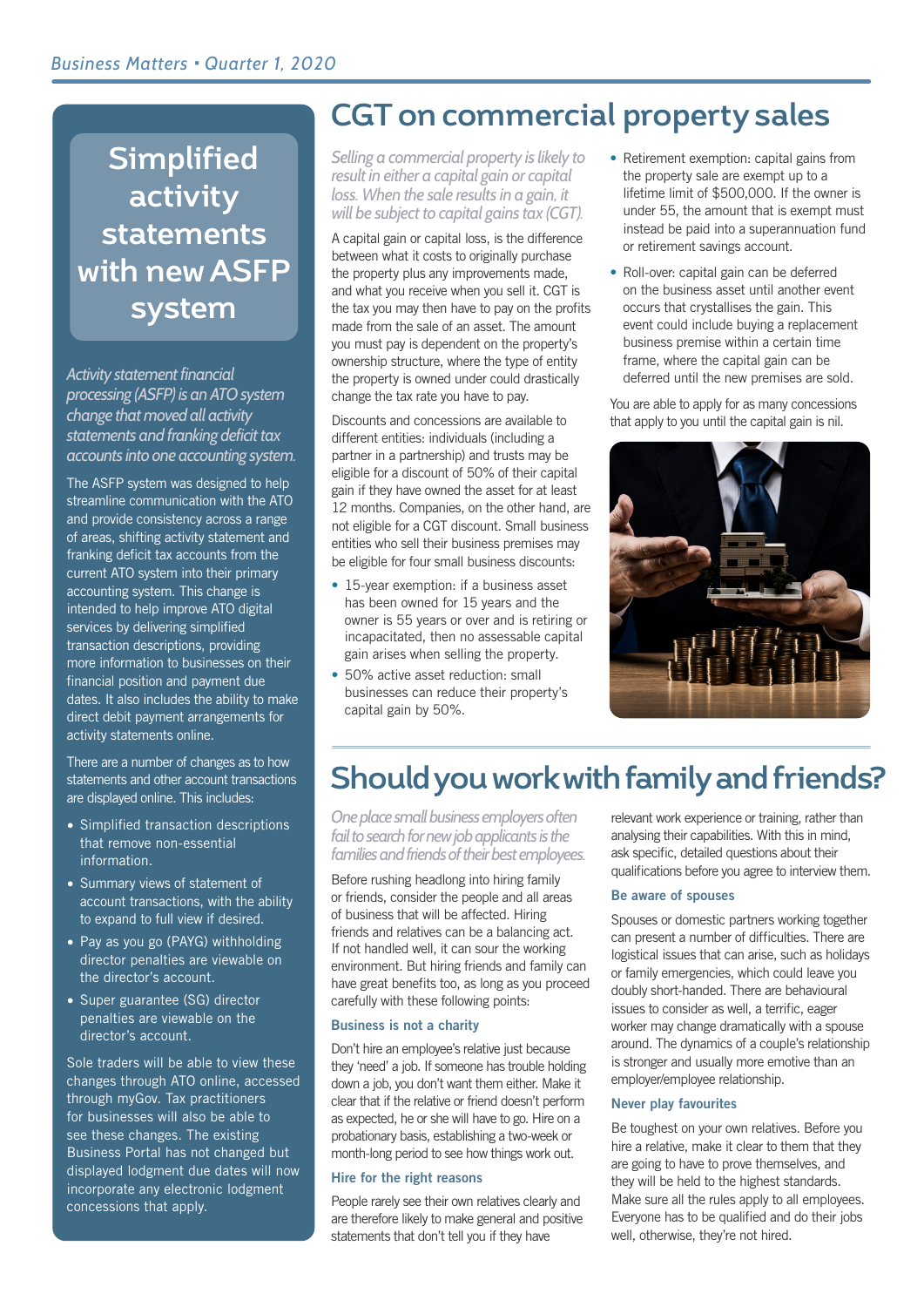### **Can you change your business or company name?**

*Changing your business or company name can be an exciting leap, but before starting on new logos and rebranding, think about the steps required to officially change your name.* 

You cannot request to change your business name once it has already been registered under the Australian Securities and Investments Commission (ASIC). If you decide you want to trade under a new name, then you must register a new business application through the Australian Government Business Registration Service. If you choose to register a new business, you can cancel the existing registration through ASIC, however, fees for a cancelled name will not be refunded.

If you've realised that a legitimate mistake has been made in your existing business name, then you can request for a correction to be made if there is a typographical error, the name of a place is incorrect, or the date of

birth is incorrect. To support your correction request, you must provide evidence of the error, for example, a driver's license or passport. You can request a correction through your ASIC Connect account.

If you have a company, which is a separate legal entity registered with ASIC, then you are able to change the name of your registered company without applying for a new company for a fee of \$408. The new name you choose in this case is still subject to be rejected if it does not meet the following criteria, new names:

- Cannot be identical to an existing company name.
- Must not contain any restricted words, e.g. consumer, bank or ANZAC, unless Ministerial or Public Authority consent has been granted.
- Cannot suggest a connection to the government or other organisations if the connection doesn't exist.

• Must not be offensive to members of the public or suggest illegal activity.

You can protect your business or company name with a registered trademark. This will give you exclusive rights to your business or company name throughout all Australian states and territories for an initial period of 10 years.

### **We are here to help**

Make use of us! This guide is merely a starting point, designed to help you identify areas that might have a significant impact on your personal and business planning.

We are always pleased to discuss matters with you and advise in any way we can.



### **When can you hire unpaid workers?**

*Legal unpaid work is limited and most positions should be paid. Businesses who hire unpaid workers are at risk of reputational and financial damage if they are not following correct practice.*

Employers who are not meeting the Fair Work Act guidelines can be penalised for breaking the law by paying workers' compensation and fines up to \$63,000 for corporations and \$12,600 for individuals.

If no employment relationship exists between the worker and employer, then the worker does not legally have to be paid. An employment relationship can involve:

- Intention to perform work for the employer under the arrangement.
- Helping with the ordinary operation of the business.
- Working for a long period of time.
- An expectation of payment.
- The employer receiving the main benefit of the arrangement.

Unpaid work is legal if the work is to provide someone with experience in that particular job/industry, to provide training and skills as part of formal programs (e.g. university placement), to test someone's job skills, or if it is volunteer work for a non-forprofit organisation. These include:

A vocational placement is a formal work experience that is part of an educational or training course. The aim of vocational placements is to give students important skills to help them transition smoothly into the workforce through industry experience. The placement must be approved through the legal authorisation of the institution delivering the course; programs offered at universities, TAFE and schools will meet this requirement. If the work meets the definition of vocational placement under the Fair Work Act, then the position can be lawfully unpaid.

An internship or work experience arrangement is a type of on-the-job training, where someone works to gain experience in a particular occupation or industry. This type of work can be legally unpaid if it is a vocational placement, or if there is no employment relationship.

This is when someone is asked to perform work or undertake a trial in order to be

evaluated for a job position. This work trial is used to determine someone's suitability for the job on offer. It can be unpaid if:

- It is necessary to evaluate someone's suitability for the job.
- The trial is only for as long as necessary to demonstrate the skills required for the job.
- The worker is supervised by the potential employer or other appropriate staff for the entire duration of the trial.

Work is counted as volunteering when its main purpose is to benefit others, such as a church, sporting club, government school, charity or community organisation. A genuine volunteering arrangement occurs when:

- The parties did not intend to create an employment relationship.
- The volunteer is not obligated to attend the workplace or perform work.
- The volunteer doesn't expect to be paid for their work.